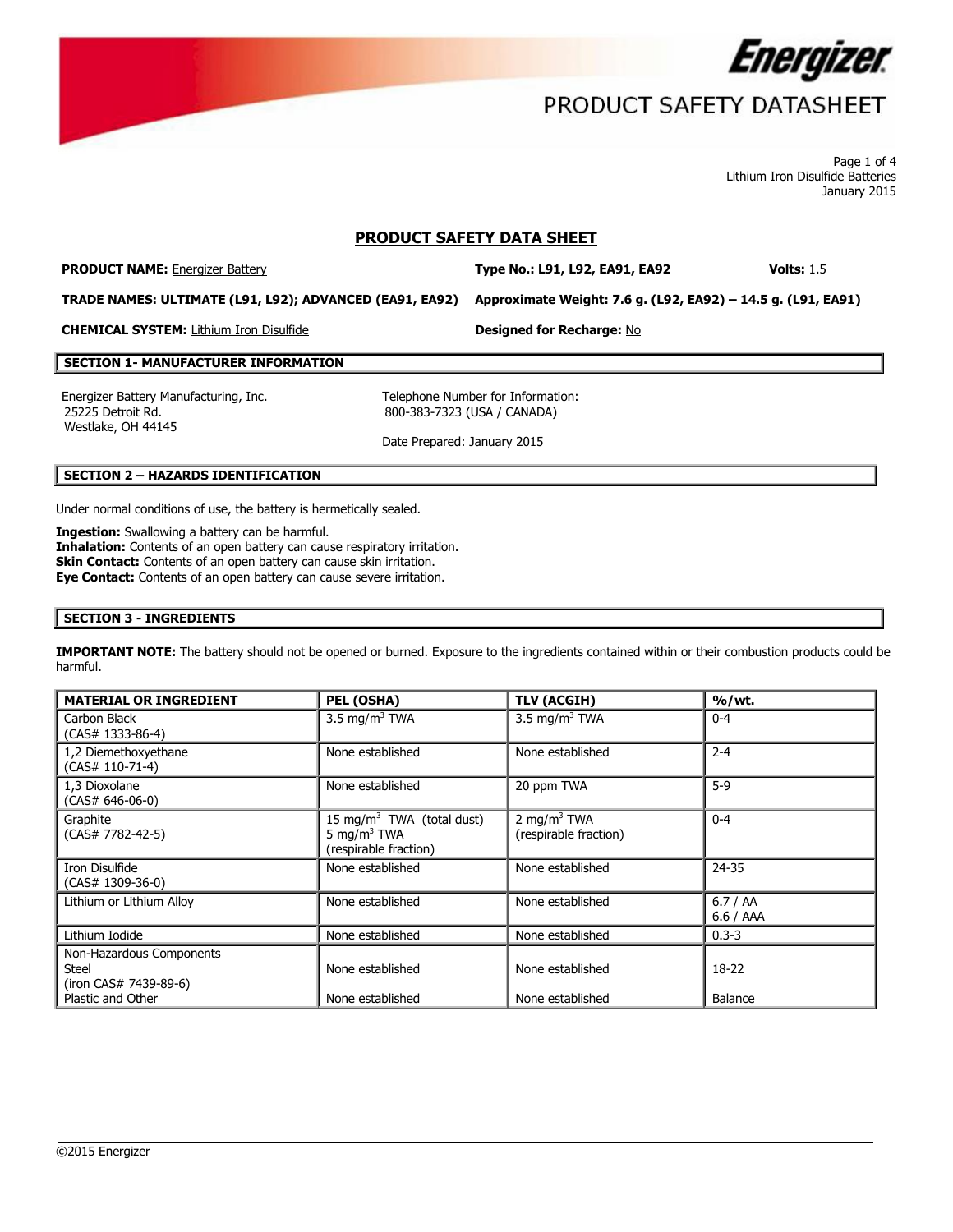

### PRODUCT SAFFTY DATASHFFT

Page 2 of 4 Lithium Iron Disulfide Batteries January 2015

#### **SECTION 4 – FIRST AID MEASURES**

**Ingestion:** Do not induce vomiting or give food or drink. Seek medical attention immediately. CALL NATIONAL BATTERY INGESTION HOTLINE for advice and follow-up (202-625-3333) collect day or night.

**Inhalation:** Provide fresh air and seek medical attention.

**Skin Contact:** Remove contaminated clothing and wash skin with soap and water.

**Eye Contact:** Immediately flush eyes thoroughly with water for at least 15 minutes, lifting upper and lower lids, until no evidence of the chemical remains. Seek medical attention.

**Note:** Carbon black is listed as a possible carcinogen by International Agency for Research on Cancer (IARC).

#### **SECTION 5- FIRE FIGHTING MEASURES**

In case of fire where lithium batteries are present, flood area with water or smother with a Class D fire extinguishant appropriate for lithium metal, such as Lith-X. Water may not extinguish burning batteries but will cool the adjacent batteries and control the spread of fire. Burning batteries will burn themselves out. Virtually all fires involving lithium batteries can be controlled by flooding with water. However, the contents of the battery will react with water and form hydrogen gas. In a confined space, hydrogen gas can form an explosive mixture. In this situation, smothering agents are recommended. A smothering agent will extinguish burning lithium batteries.

Emergency Responders should wear self-contained breathing apparatus. Burning lithium-iron disulfide batteries produce toxic and corrosive lithium hydroxide fumes and sulfur dioxide gas.

#### **SECTION 6 - ACCIDENTAL RELEASE MEASURES**

To cleanup leaking batteries:

**Ventilation Requirements:** Room ventilation may be required in areas where there are open or leaking batteries. **Respiratory Protection:** Avoid exposure to electrolyte fumes from open or leaking batteries. **Eye Protection:** Wear safety glasses with side shields if handling an open or leaking battery. **Gloves:** Use neoprene or natural rubber gloves if handling an open or leaking battery. Battery materials should be disposed of in a leak-proof container.

#### **SECTION 7 - HANDLING AND STORAGE**

**Storage:** Store in a cool, well ventilated area. Elevated temperatures can result in shortened battery life. In locations that handle large quantities of lithium batteries, such as warehouses, lithium batteries should be isolated from unnecessary combustibles.

Mechanical Containment: If potting or sealing the battery in an airtight or watertight container is required, consult your Energizer Battery Manufacturing, Inc. representative for precautionary suggestions. Do not obstruct safety release vents on batteries. Encapsulation of batteries will not allow cell venting and can cause high pressure rupture.

**Handling:** Accidental short circuit for a few seconds will not seriously affect the battery. Prolonged short circuit will cause the battery to lose energy, generate significant heat and can cause the safety release vent to open. Sources of short circuits include jumbled batteries in bulk containers, metal jewelry, metal covered tables or metal belts used for assembly of batteries into devices. Damaging a lithium battery may result in an internal short circuit.

> The contents of an open battery, including a vented battery, when exposed to water, may result in a fire and/or explosion. Crushed or damaged batteries may result in a fire.

If soldering or welding to the battery is required, consult your Energizer representative for proper precautions to prevent seal damage or short circuit.

**Charging:** This battery is manufactured in a charged state. It is not designed for recharging. Recharging can cause battery leakage or, in some cases, high pressure rupture. Inadvertent charging can occur if a battery is installed backwards.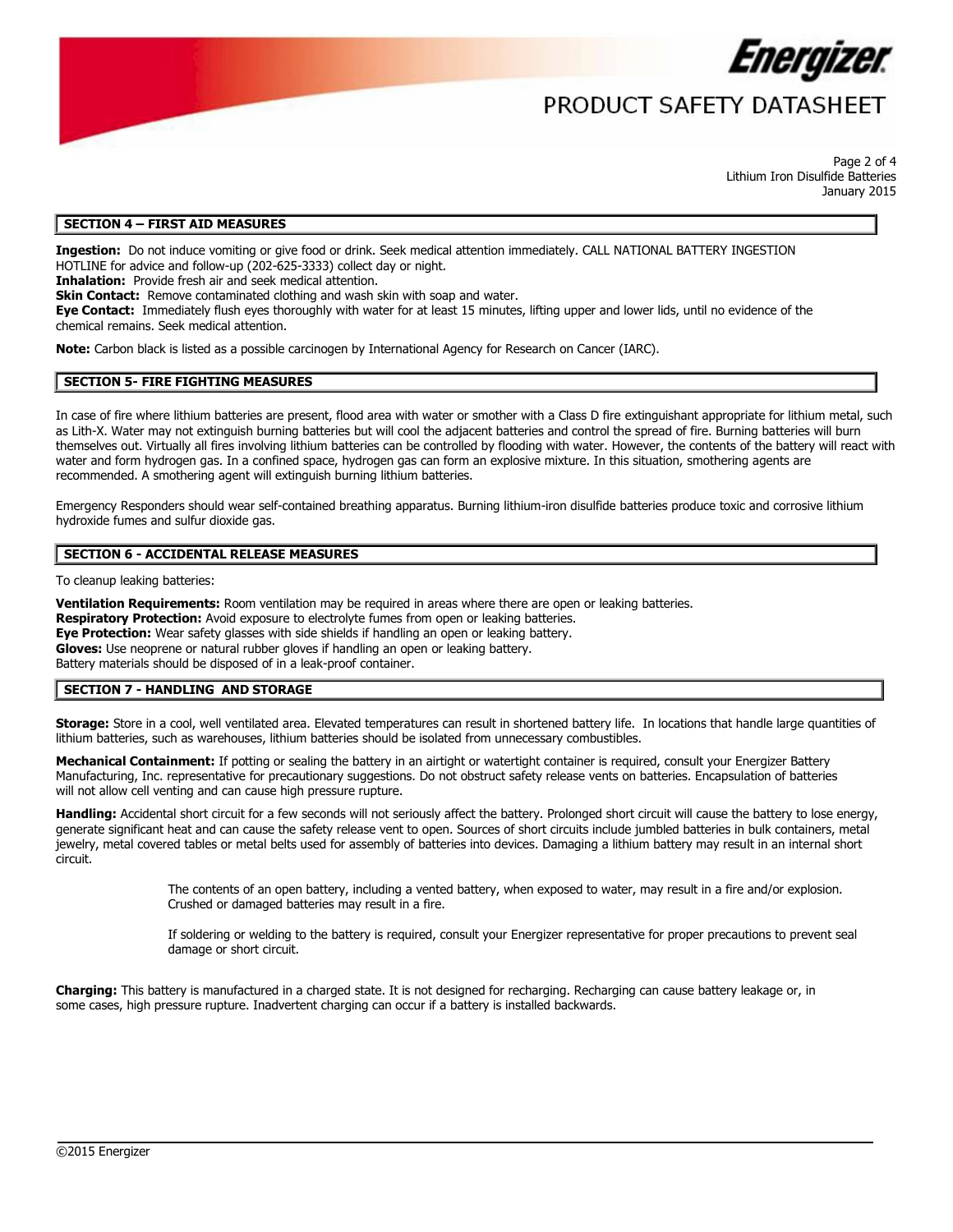

Page 3 of 4 Lithium Iron Disulfide Batteries January 2015

**Labeling:** If the Energizer label or package warnings are not visible, it is important to provide a package and/or device label stating:

WARNING: Battery can explode or leak and cause burns if installed backwards, disassembled, charged, or exposed to water, fire or high temperature.

Where accidental ingestion of small batteries is possible, the label should include:

WARNING: (1) Keep away from small children. If swallowed, promptly see doctor; have doctor phone (202) 625-3333 collect. (2) Battery can explode or leak and cause burns if installed backwards, disassembled, charged, or exposed to water, fire or high temperature.

#### **SECTION 8 - EXPOSURE CONTROLS/PERSONAL PROTECTION**

**Ventilation Requirements:** Not necessary under normal conditions.

**Respiratory Protection:** Not necessary under normal conditions.

**Eye Protection:** Not necessary under normal conditions.

**Gloves:** Not necessary under normal conditions.

#### **SECTION 9 – PHYSICAL AND CHEMICAL PROPERTIES**

| Boiling Point @ 760 mm Hg (°C)          | Not applicable for an Article |
|-----------------------------------------|-------------------------------|
| Vapor Pressure (mm Hg @ 25°C)           | Not applicable for an Article |
| Vapor Density ( $Air = 1$ )             | Not applicable for an Article |
| Density $(g/cm3)$                       | $1.7 - 2.0$                   |
| Percent Volatile by Volume (%)          | Not applicable for an Article |
| Evaporation Rate (Butyl Acetate = $1$ ) | Not applicable for an Article |
| <b>Physical State</b>                   | Solid                         |
| Solubility in Water (% by weight)       | Not applicable for an Article |
| pH                                      | Not applicable for an Article |
| Appearance and Odor                     | Solid object / no odor        |

#### **SECTION 10 – STABILITY AND REACTIVITY**

Lithium iron disulfide batteries do not meet any of the criteria established in 40 CFR 261.2 for reactivity.

#### **SECTION 11 – TOXICOLOGICAL INFORMATION**

Lithium iron disulfide batteries are not hazardous waste. Under normal conditions of use, lithium iron disulfide batteries are non-toxic.

 $\overline{a}$ 

#### **SECTION 12 – ECOLOGICAL INFORMATION**

Issues such as ecotoxicity, persistence and bioaccumulation are not applicable for articles.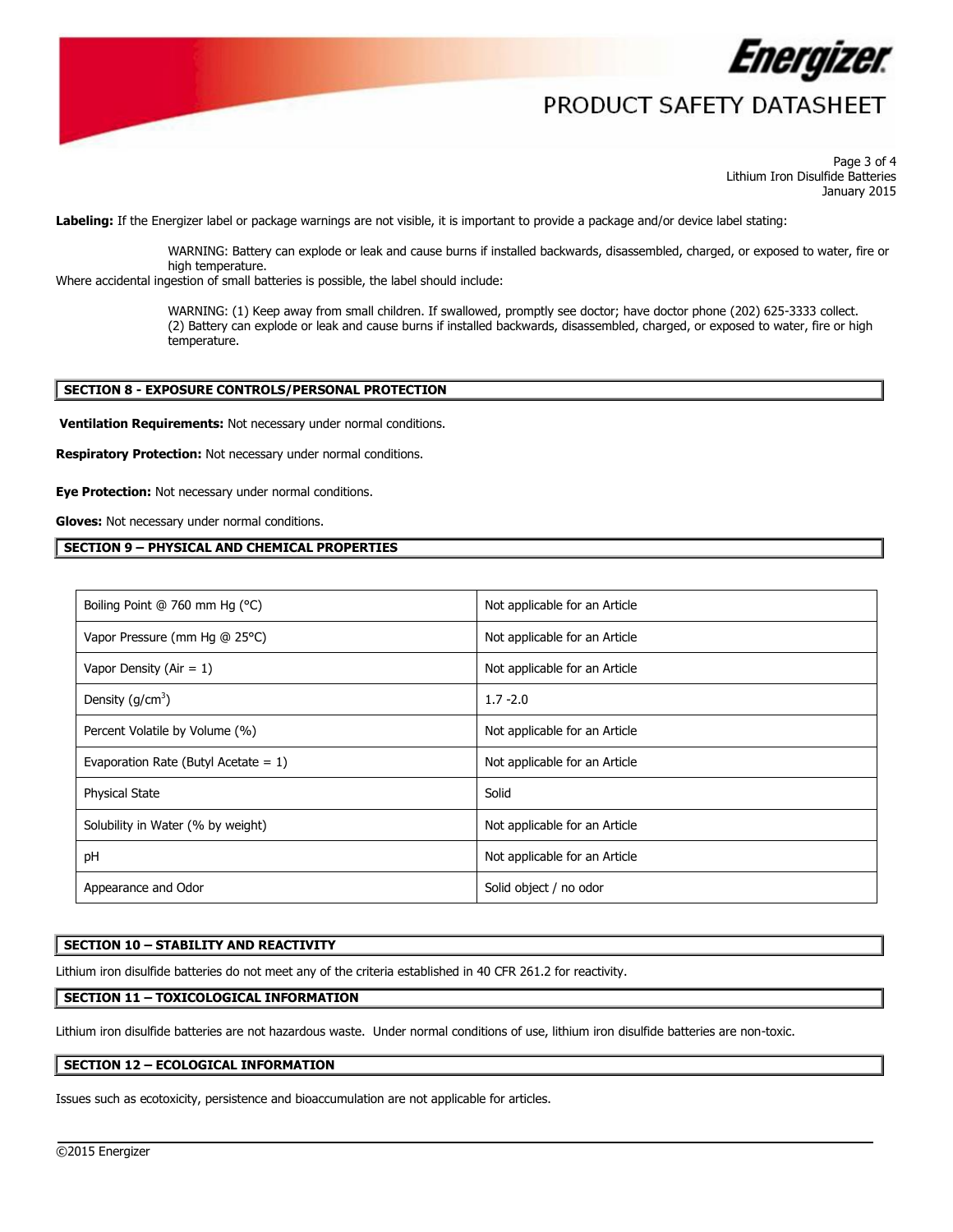

Page 4 of 4 Lithium Iron Disulfide Batteries January 2015

#### **SECTION 13 – DISPOSAL CONSIDERATIONS**

Dispose of in accordance with all applicable federal, state and local regulations.

#### **SECTION 14 – TRANSPORT INFORMATION**

In general, all batteries in all forms of transportation (ground, air, or ocean) must be packaged in a safe and responsible manner. Regulatory concerns from all agencies for safe packaging require that batteries be packaged in a manner that prevents short circuits and be contained in "strong outer packaging" that prevents spillage of contents. All original packaging for Energizer lithium batteries are compliant with these regulatory concerns.

Energizer lithium-iron disulfide batteries are exempt from the classification as dangerous goods as they meet the requirements of the special provisions listed below. (Essentially, they are properly packaged and labeled, contain less than 1 gram of lithium and pass the tests defined in UN model regulation section 38.3).

| <b>Regulatory Body</b> | <b>Special Provisions</b>        |  |
|------------------------|----------------------------------|--|
| <b>ADR</b>             | 188, 230, 310, 636, 656          |  |
| IMDG                   | 188, 230, 310, 957               |  |
| UN                     | UN 3090, UN 3091                 |  |
| US DOT                 | 29, A54, A100, A101              |  |
| IATA, ICAO             | Packaging Instructions 968 - 970 |  |
|                        |                                  |  |

Energizer is registered with CHEMTREC. In the event of an incident during transport call 1-800-424-9300 (North America) or 1-703-527-3887 (International).

#### **SECTION 15 - REGULATORY INFORMATION**

Outside of the transportation requirements noted in Section 14, lithium iron disulfide batteries marketed by Energizer Battery Manufacturing, Inc. are not regulated.

SARA/TITLE III - As an article, this battery and its contents are not subject to the requirements of the Emergency Planning and Community Right-To-Know Act.

#### **SECTION 16 - OTHER INFORMATION**

None.

Energizer has prepared copyrighted Product Safety Datasheets to provide information on the different Eveready/Energizer battery systems. As defined in OSHA Hazard Communication Standard, Section 1910.1200 (c), Eveready/Energizer batteries are manufactured articles, which do not result in exposure to a hazardous chemical under normal conditions of use. The information and recommendations set forth herein are made in good faith, for information